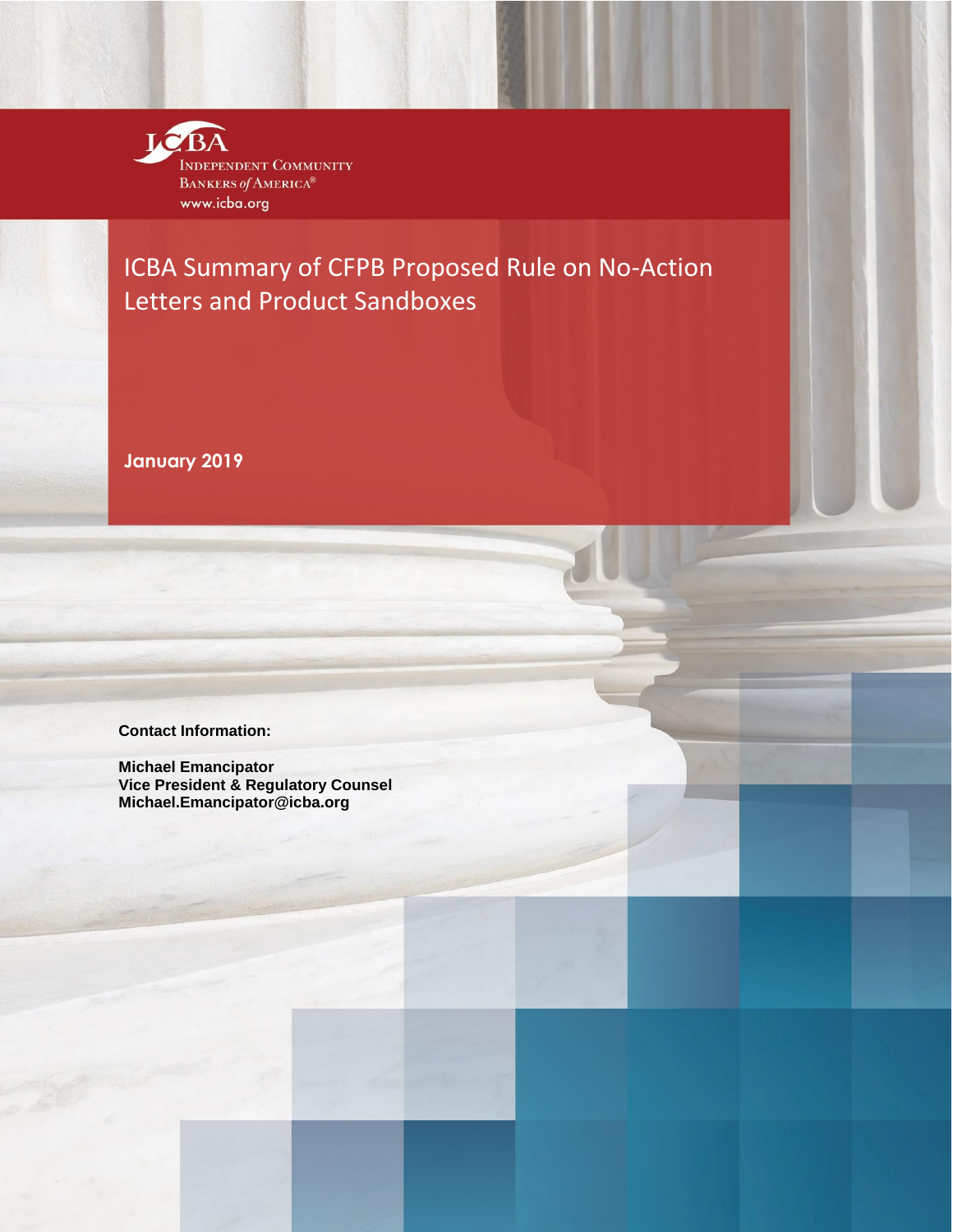

# **BACKGROUND & OVERVIEW**

To further incentivize industry utilization of No-Action Letters ("NALs"), the Consumer Financial Protection Bureau ("Bureau") is proposing to amend its current NAL policy. A NAL is a document through which the Bureau exercises its discretionary supervision and enforcement authority by providing no-action relief. Although the current NAL policy was recently finalized in 2016, the Bureau believes that current policy's revocability and non-binding nature of NALs has discouraged their utilization, evidenced by the fact that only one NAL has been issued.

In general, the proposed amendments are intended to provide firms with sufficient incentives to apply for NALs and bring certain aspects of the policy more into alignment with NAL-like programs offered by other federal regulators. Concurrently, the Bureau is proposing the creation of a new policy to administer a new concept, Product Sandboxes ("Sandboxes"). The Sandboxes would include the same relief provided in the proposed NAL policy, along with approval relief, statutory exemptions, and regulatory exemptions.

The Bureau seeks stakeholder feedback on the proposals, including whether the proposals are in-line with other, similar federal agency policies, and whether the policies would incentivize increased utilization. **[Comments are due to the Bureau by February 11, 2019](http://www.regulations.gov/#!submitComment;D=CFPB-2018-0042-0001)**.

## **Highlights**

- The Bureau is proposing to amend its NAL policy and create a new Sandbox policy to incentivize industry innovation.
- The relief proposed in the policies would be binding on the Bureau, as well as other regulators and private parties, unlike the current policy.
- The Bureau proposes to eliminate language that discourages applications for Unfair, Deceptive, or Abusive Acts and Practices ("UDAAP") focused relief.
- The proposed NAL policy would not require applicants to share data about the product or service in question.
- Third-parties, such as trade associations, would be able to apply for relief on behalf of their members.
- The revised policy would not presumptively limit the NAL's duration, as the current policy does.

*Link to the Rule:* https://www.federalregister.gov/documents/2018/12/13/2018-26873/policy-on-no-action-letters-and-the-bcfpproduct-sandbox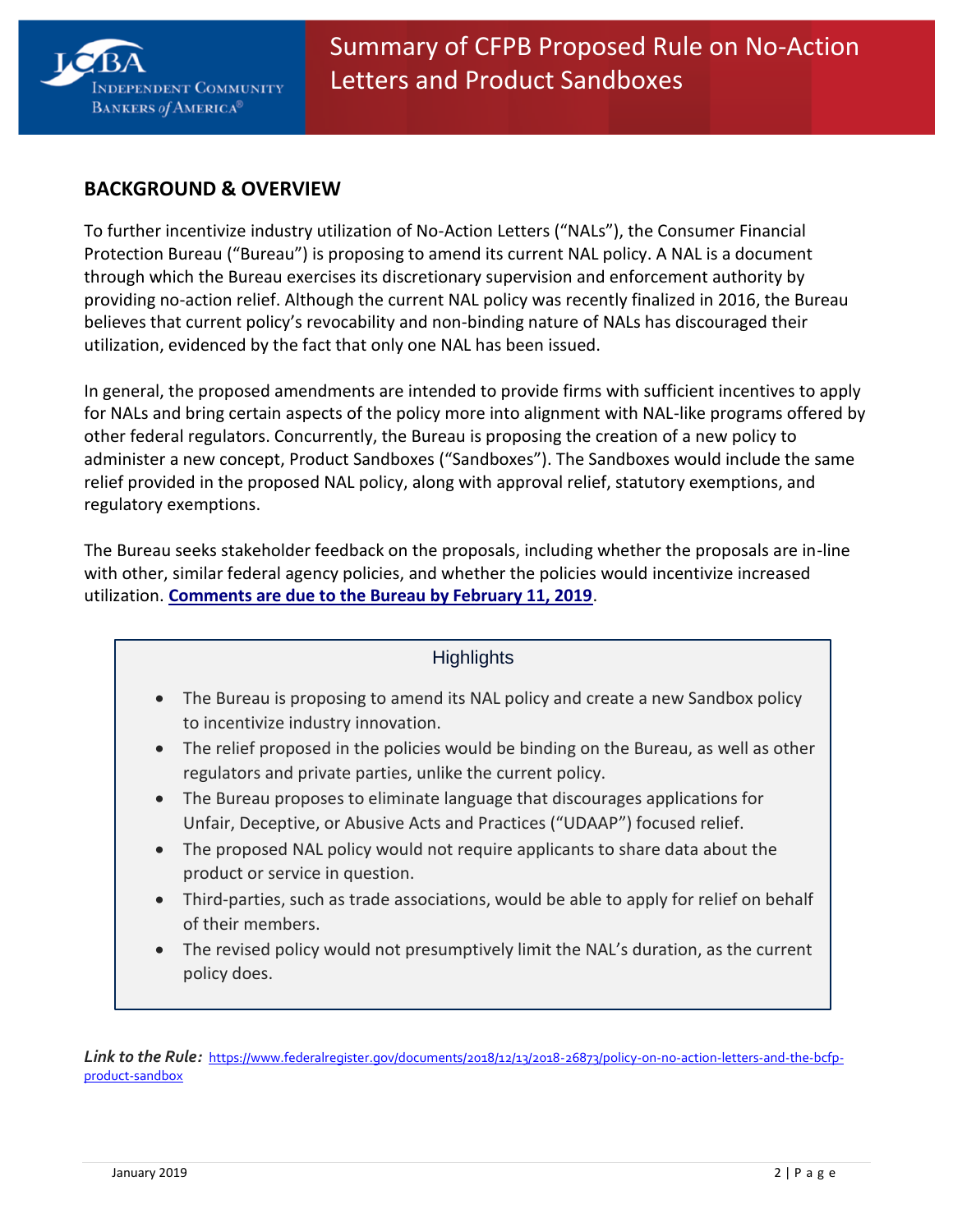

# **NO-ACTION LETTERS**

As described above, a NAL is a document provided to an entity, based on particular facts and circumstances, through which the Bureau exercises its discretionary authority by providing no-action relief. The proposed policy establishes the procedure NAL applications, Bureau assessments, and management of the program.

### Applications for Relief

The revised NAL policy would eliminate several elements of the application that the Bureau believes are redundant or unduly burdensome, such as a commitment to data sharing. Applications for a NAL should include the following:

- 1. **identity of the entity(ies)** applying for the NAL;
- 2. a **description of the consumer financial product/service**, including (a) how the product/service functions and its terms and (b) the manner in which it is offered, including any consumer disclosures;
- 3. an **explanation of the consumer benefits** of the product/service and/or the manner in which it is offered;
- 4. an **explanation of potential consumer risks** and how the applicant(s) intend to mitigate risks;
- 5. an **identification of the statutory and/or regulatory provisions** from which the applicant(s) seek no-action relief and an identification of the uncertainty, ambiguity, or barrier that such relief would address;
- 6. if an applicant wishes to receive **confidential treatment**, requested in a separate letter; and
- 7. which regulators the applicant wishes the Bureau to **coordinate** with, if any.

The proposal notes that the Bureau invites applications from trade associations, service providers, and other third-parties, on behalf of members and/or existing or prospective clients. Additional entities described by the third-party applicant may receive the letter at the same or later time by informing the Bureau that they wish to receive the letter and providing the necessary information.

#### Bureau Assessment of Applications

The revised NAL policy would also rework the existing evaluation framework to focus on the quality and persuasiveness of the application such as an emphasis on the potential benefits for consumers, the extent to which the applicant identifies and controls for consumer harm, and the extent to which noaction relief is needed.

### Bureau Procedures for Issuing and Administering NALs

If the Bureau approves an application for a NAL, the letter will:

- 1. **identify the recipient(s)**;
- 2. **specify the described aspects** of the approved product/service;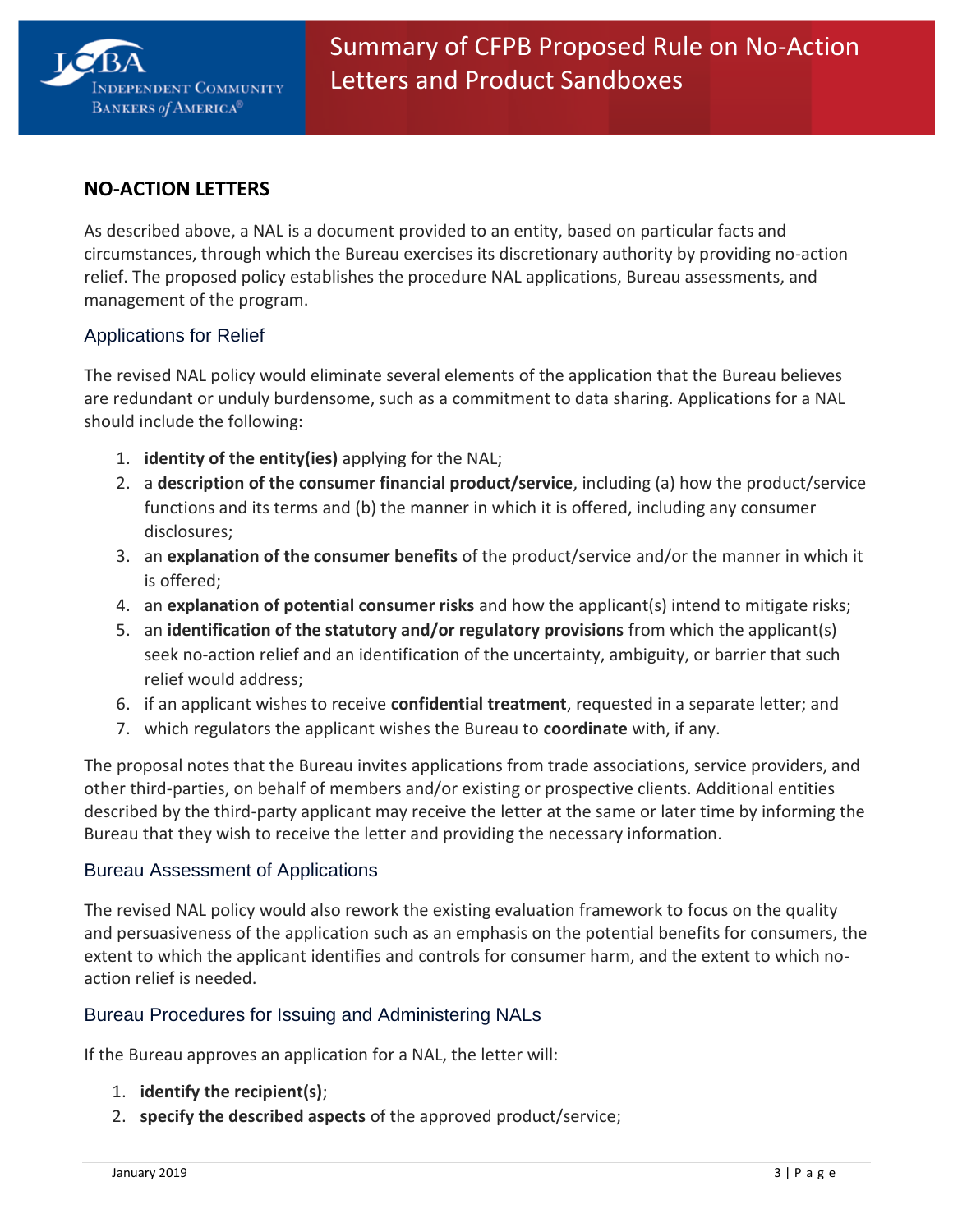

- 3. **limit scope** to recipient's offering of products/services described in the approved application, and not to all aspects of the recipient's offerings;
- 4. state that the letter is **limited to the recipient(s)** and does not apply to any other person/entities;
- 5. require the recipient(s) to **inform the Bureau of any material changes** to information included in the application that would materially increase risk of material, tangible harm to consumers;
- 6. **specify any other limitations or conditions**, and to what extent the Bureau intends to publicly disclose information about the NAL;
- 7. state that the Bureau **will not make supervisory findings** or bring a supervisory or enforcement action against the recipient(s); and
- 8. state that the Bureau would **not pursue an action to impose retroactive liability** in circumstances where a NAL is revoked for a reason other than a recipient's failure to substantially comply with the NAL terms and conditions.

### Revocation of a NAL

The proposed policy states that the Bureau reserves the right to revoke NALs if (1) the recipient fails to comply in good faith with the terms and conditions; (2) the Bureau determines that the product/service is causing material, tangible harm; or (3) the Bureau determines that the legal uncertainty, ambiguity, or barrier that was the basis for the NAL has changed as a result of a statutory change or Supreme Court decision.

The Bureau's proposal would provide recipients a reasonable opportunity to respond to, or cure, the Bureau's grounds for revocation. However, if a NAL is ultimately revoked, the policy notes the Bureau's intention to allow the recipient(s) to wind-down the product/services during an appropriate period after revocation.

### Regulatory Coordination

The Bureau's proposed policy would include a new section concerning Bureau coordination with other regulators that offer no-action relief. The policy expresses the Bureau's intention to enter into agreements whenever practicable to coordinate relief with state, federal, or international regulators. The proposal also states that the Bureau would be interested in entering into agreements with state authorities that issue similar forms of no-action relief, as an alternative to the Bureau's NAL program.

### Disclosure of Information

The proposal indicates that the Bureau intends to publish NAL information on its website, including NAL applications, both approved and denied. However, the Bureau's proposed policy notes that much of the information in the application will be considered confidential supervisory and/or business information, and thus, not published.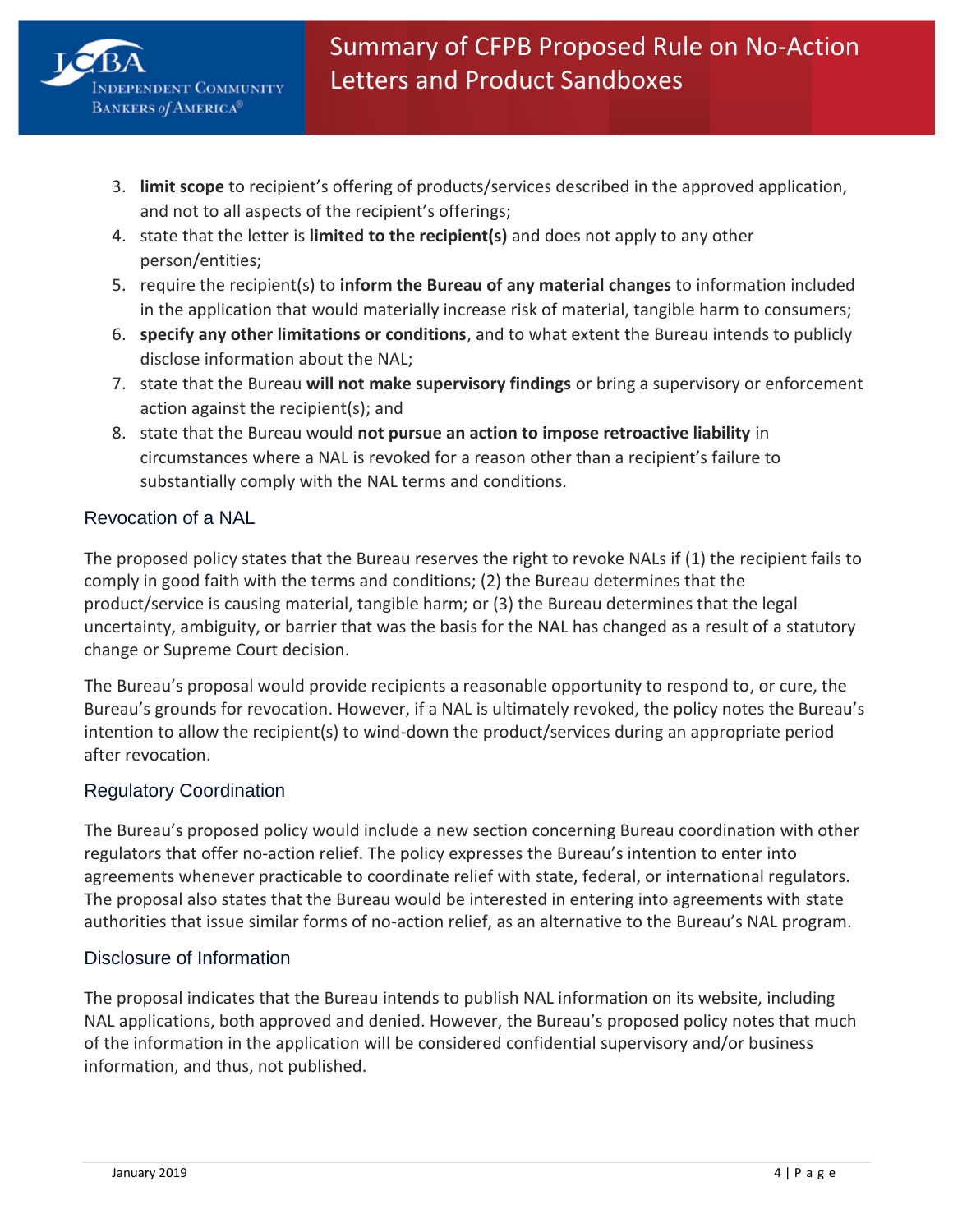

# **PRODUCT SANDBOX**

### Applications for Product Sandbox

An application for admission to the Sandbox should include the following:

- 1. the **identity** of the entity or entities applying for admission to the Sandbox;
- 2. a **description of the product/service** within the Sandbox, including (a) how the product/service functions and the terms on which it will be offered; and (b) the manner in which it is offered/provided, including any consumer disclosures;
- 3. the **required duration of participation** in the Sandbox, and a description of any other limitations on participation, such as limits on the volume of transactions, the number of consumers to which the product/service is offered, or geographic scope;
- 4. an **explanation of the potential consumer benefits** of the product/service and suggested metrics for evaluating whether such benefits are realized, such as consumer utilization numbers;
- 5. an **explanation of the potential consumer risks** posed by the product/service and how the applicant intends to mitigate such risks;
- 6. an **identification of statutory/regulatory provisions** from which the applicant(s) seeks relief, the type of relief sought (approval, exemption, and/or no-action), and an identification of the potential uncertainty, ambiguity or barrier that such relief would address;
- 7. a **description of data** the applicant(s) possesses and/or intends to develop pertaining to the impact of the product/service that will be shared with the Bureau if the application is granted;
- 8. if an applicant wishes to **request confidential treatment**, such request and the basis therefor should be included in a separate letter; and
- 9. the **identification of other regulators** that the applicant wishes the Bureau to coordinate with.

The proposal notes that the Bureau invites applications from trade associations, service providers, and other third-parties, on behalf of members and/or existing or prospective clients. Additional entities described by the third-party applicant may receive the letter at the same or later time by informing the Bureau that they wish to receive the letter and providing the necessary information.

### Bureau Assessment of Applications

The proposed policy states that the Bureau will consider the quality and persuasiveness of the applications with particular emphasis on the potential consumer benefits of the product/service, the potential consumer risks posed by the product/service, and the identification of statutory/regulatory provisions from which the applicant(s) seeks relief. The proposal indicates that the Bureau intends to approve or deny applications within 60 days of receipt of a complete application.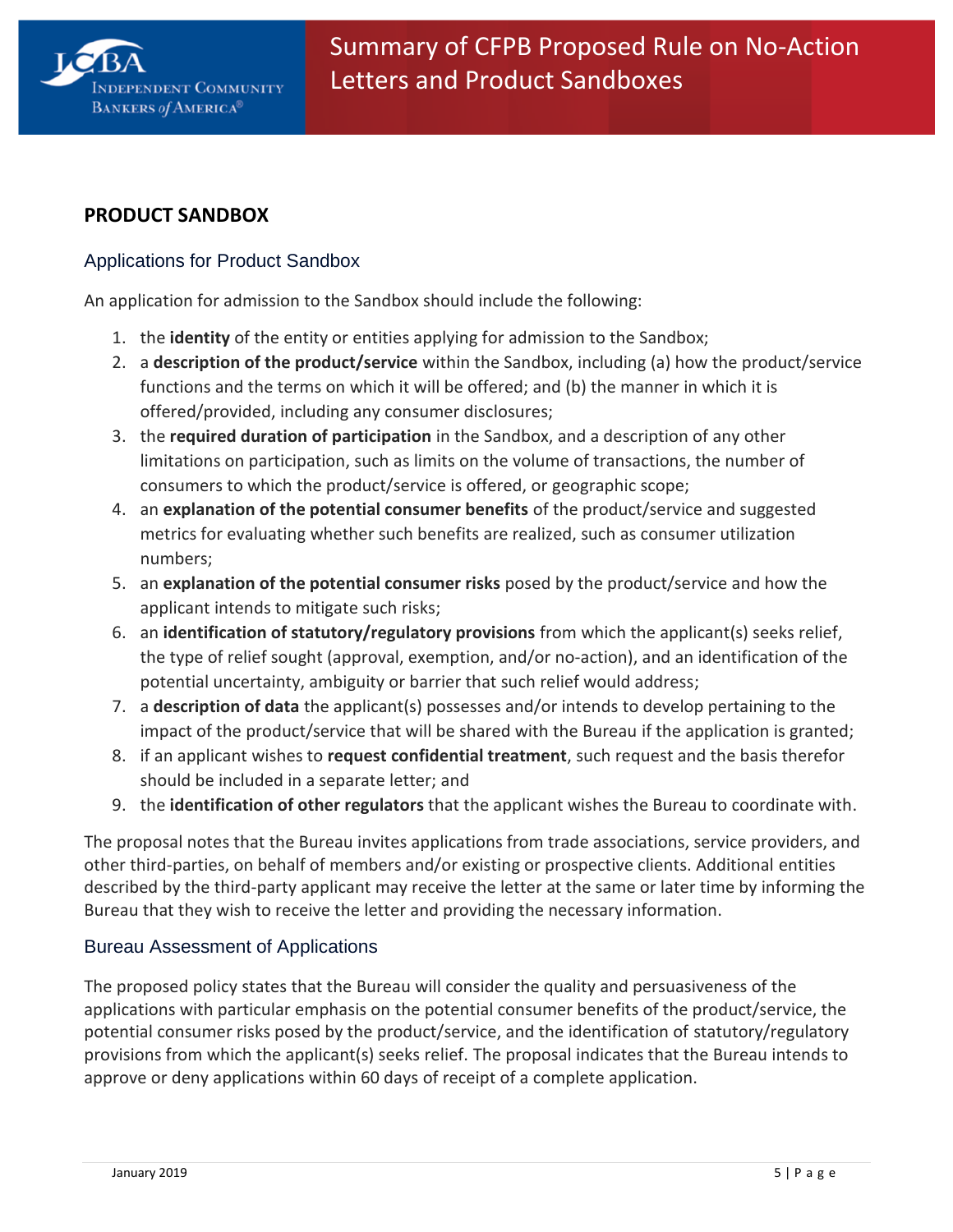

### Bureau Procedures for Issuing and Administering Admission into Sandbox

If the Bureau accepts an application for admission into the Sandbox program, the proposed policy indicates that the recipient(s) will receive a Terms and Conditions document, which sets forth the parameters for the recipient's participation in the Sandbox. The Terms and Conditions would set forth the types and scope of relief provided to the recipient(s) during participation in the Sandbox.

Among other provisions, the Terms and Conditions document would:

- 1. **identify** the recipient entity or entities;
- 2. **specify the described aspects** of the product/services;
- 3. State that the document is **limited to the recipient's offering** of products/services described in the approved application, and not to all aspects of the recipient's offerings;
- 4. state that the document is **limited to the recipient(s)** and does not apply to any other person or entity;
- 5. require the recipient to **report information** about the effects of the product/service on complaint patterns, default rates, or other similar metrics that will help the Bureau determine consumer harm;
- 6. include a commitment by the recipient to **compensate consumers** for material, quantifiable, economic harm caused by the recipient's product/service;
- 7. **specify other limitations or conditions**, such as the duration of the recipient's participant in the Sandbox;
- 8. state that the **Bureau approves** the recipient's product/service or the Bureau exempts the recipient from complying with specified statutory/regulatory provisions. The document would also **specify the legal authority** and rational basis for the Bureau's issuance of the approval or exemption;
- 9. state that the Bureau will **not make supervisory findings** or bring a supervisory or enforcement action against the recipient(s) predicated on the recipient's product/service described in the Sandbox application under the Bureau's UDAAP authority or any other statutory/regulatory authority within the Bureau's jurisdiction; and
- 10. state that the Bureau would **not pursue retroactive liability** if relief is revoked for a reason other than the recipient's failure to comply in good faith with the Terms and Conditions.

### Revocation of Admittance into Sandbox

Similar to the Bureau's proposed procedure for revoking NALs, the new policy states that the Bureau reserves the right to revoke Sandbox admission if (1) the recipient fails to comply in good faith with the terms and conditions of the document; (2) the Bureau determines that the product/service is causing material, tangible harm; or (3) the Bureau determines that the legal uncertainty, ambiguity, or barrier that was the basis for the Sandbox admission has changed as a result of a statutory change or Supreme Court decision.